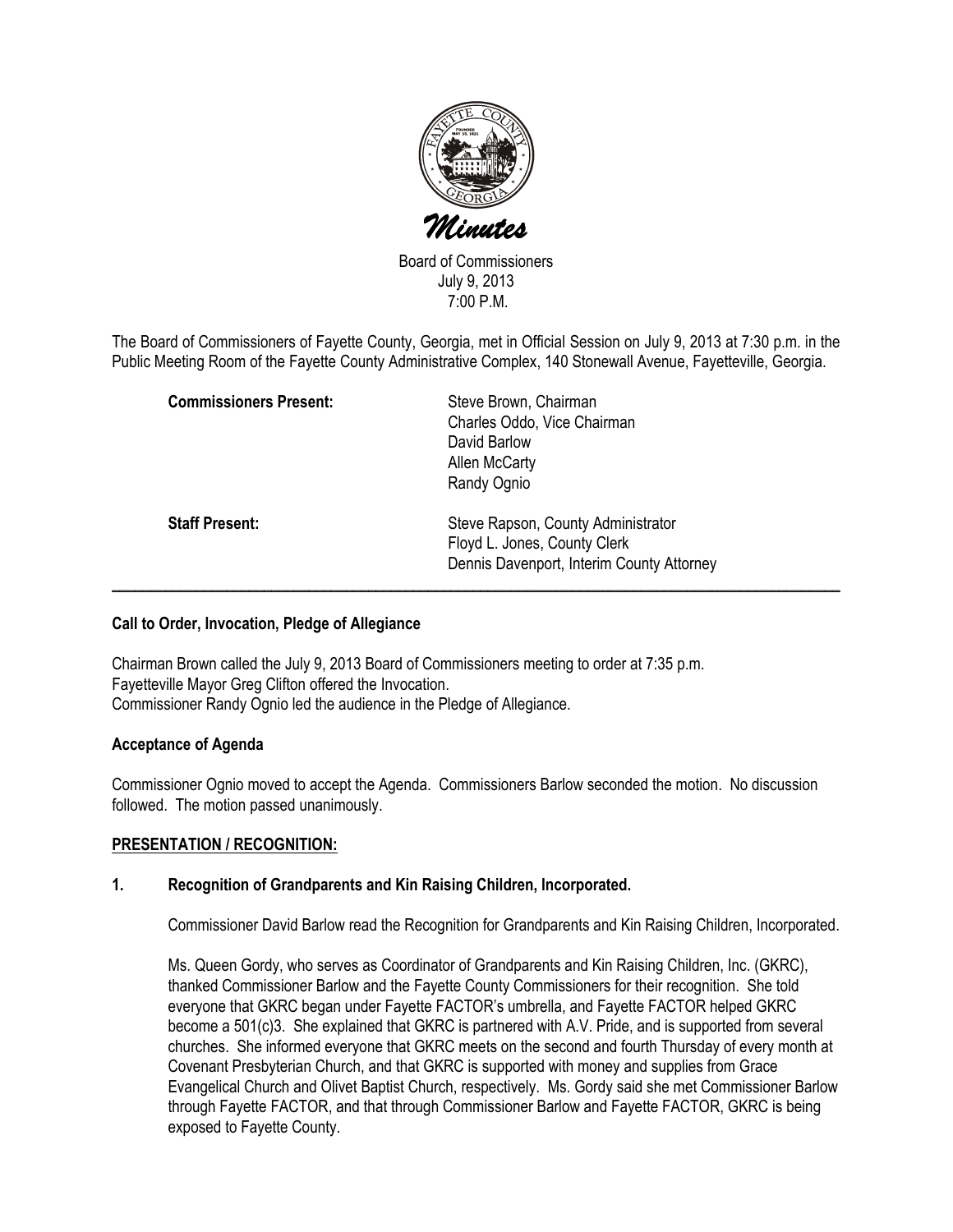Commissioner Barlow commented that GKRC does not receive state or federal benefits, and that the grandparents and kin are taking the responsibility of their grandchildren and great-grandchildren. He said there was no funding available to them, and so everything that they have achieved has been done through the support of the good citizens of Fayette County who reach out to them and help them raise their grandchildren and their great-grandchildren. He said he honored God for their presence at the meeting because they were doing an unbelievable work. A copy of the Recognition, identified as "Attachment 1", follows these minutes and is made an official part hereof.

# PUBLIC HEARING:

There was no Public Hearing.

# PUBLIC COMMENT:

No one spoke during Public Comment.

## CONSENT AGENDA:

Commissioner Oddo asked to remove Consent Agenda Item 3 for discussion.

Commissioner Oddo moved to accept the Consent Agenda as presented with the exception of Consent Agenda Item Number 3. Commissioner Barlow seconded the motion. No discussion followed. The motion passed unanimously.

- 2. Approval of staff's recommendation to adopt the Georgia Department of Transportation's Contract for Acquisition of Right-of-Way for the McIntosh Road Bridge Replacement Project (SPLOST No. B-6), and authorization for the Chairman to sign said contract and related documents. A copy of the request and contract, identified as "Attachment 2", follow these minutes and are made an official part hereof.
- 3. Approval of staff's recommendation to approve Ordinance 2013-09 amending the Code of Ordinances for Fayette County, Georgia by establishing operating regulations for Lake McIntosh, repealing conflicting ordinances, providing severability, and promoting the public health, safety and welfare, and other purposes.

Commissioner Oddo said that as he reviewed the material, and based on questions from some of the citizens, questions came up about the proposed rules and regulations such as why there is no bodily contact allowed with the water. He asked Water System Director Tony Parrott to explain why the rules are as they are, and he pointed out that there were other parks where a person could swim. Chairman Brown offered that Lake McIntosh is a water reservoir; meaning it is a water source and not just a recreational lake.

Mr. Parrott answered that the Georgia Department of Natural Resources' (DNR) Drinking Water Program has rules and regulations concerning drinking water reservoirs that have been built since a certain period of time. He explained that Lake Peachtree was grand-fathered because it was built before the rules and regulations came into play, and so bodily contact is allowed with the water at Lake Peachtree. He added that the City of Peachtree City also owns Lake Peachtree and that the city passed the rules for the lake. He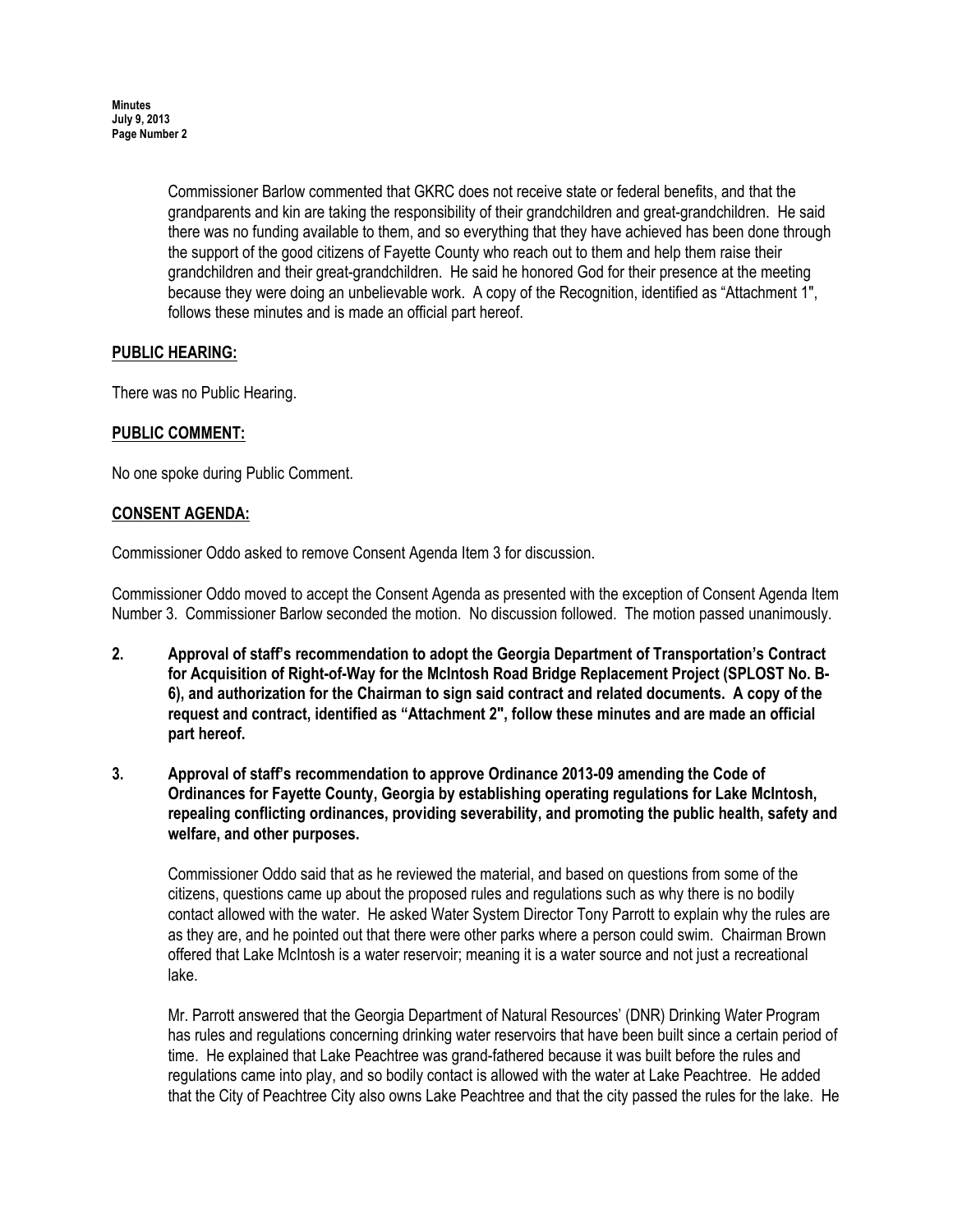further explained that Lake Kedron and Lake Horton, since they are County reservoirs built after the DNR enacted its regulations, have the same guidelines that are proposed for Lake McIntosh; meaning there is no beach and there is no bodily contact. He said boating is allowed, but motorboats are not allowed on the lake. He pointed out that a person could have a motor boat and could ski in Lake Peachtree, but that was only possible because Lake Peachtree was built in the early 1960s. He explained that the rules are for drinking water reservoirs of certain sizes, and that there are limitations on what can and cannot be done. He explained that Lake Lanier is a drinking water reservoir, but because of its size, which is more than the 650 acres at Lake McIntosh, it is allowed to have motorboats and beaches. Discussion followed.

Commissioner Oddo moved to accept Consent Agenda Item Number 3 as presented in the Agenda. Commissioner Ognio seconded the motion. No discussion followed. The motion passed unanimously. A copy of the request and Ordinance 2013-09, identified as "Attachment 3", follows these minutes and is made an official part hereof.

- 4. Approval of staff's recommendation to adopt Ordinance 2013-10 amending the Code of Ordinances for Fayette County by revising provisions pertaining to authority to waive procedures and fee structures in emergencies, providing an effective date, repealing conflicting ordinances, providing severability, promoting public health, safety and welfare, and for other purposes. A copy of the request and Ordinance 2013-10, identified as "Attachment 4", follow these minutes and are made an official part hereof.
- 5. Approval of the June 27, 2013 Board of Commissioners Meeting Minutes.

# OLD BUSINESS:

There was no Old Business.

### NEW BUSINESS:

6. Consideration of staff's request for proposed intersection improvements at State Route 85 and Harp Road, including authorization to resume work on the project, to agree to Fayette County making improvements on Harp Road in exchange for GDOT to install the traffic signal, to authorize Mallett Consulting to complete the design, and to authorize the County to acquire right-of-ways and easements.

Public Works Director Phil Mallon reported that this project was first initiated nearly eight years ago, but because it includes an intersection improvement on a state route, the County needed the Georgia Department of Transportation's (GDOT) approval before a traffic signal could be installed. He reported that earlier this year, GDOT determined that a signal is warranted. He said this request was for authorization for the Chairman to sign the application needed for the permit. He added that, due to the amount of time this project has taken, that he thought it was appropriate to bring the issue back to the Board in order to confirm that the County wanted to move forward on the project with Mallett Consulting.

Chairman Brown asked Mr. Mallon how much work has Mallett Consulting done on the project. Mr. Mallon replied that, from a budgetary perspective, the County has spent just under \$20,000, and that much of the money was spent as an additional service because the County, several times over the eight year period, collected data to try to get the signal permitted. He said Mallett Consulting prepared some concepts, they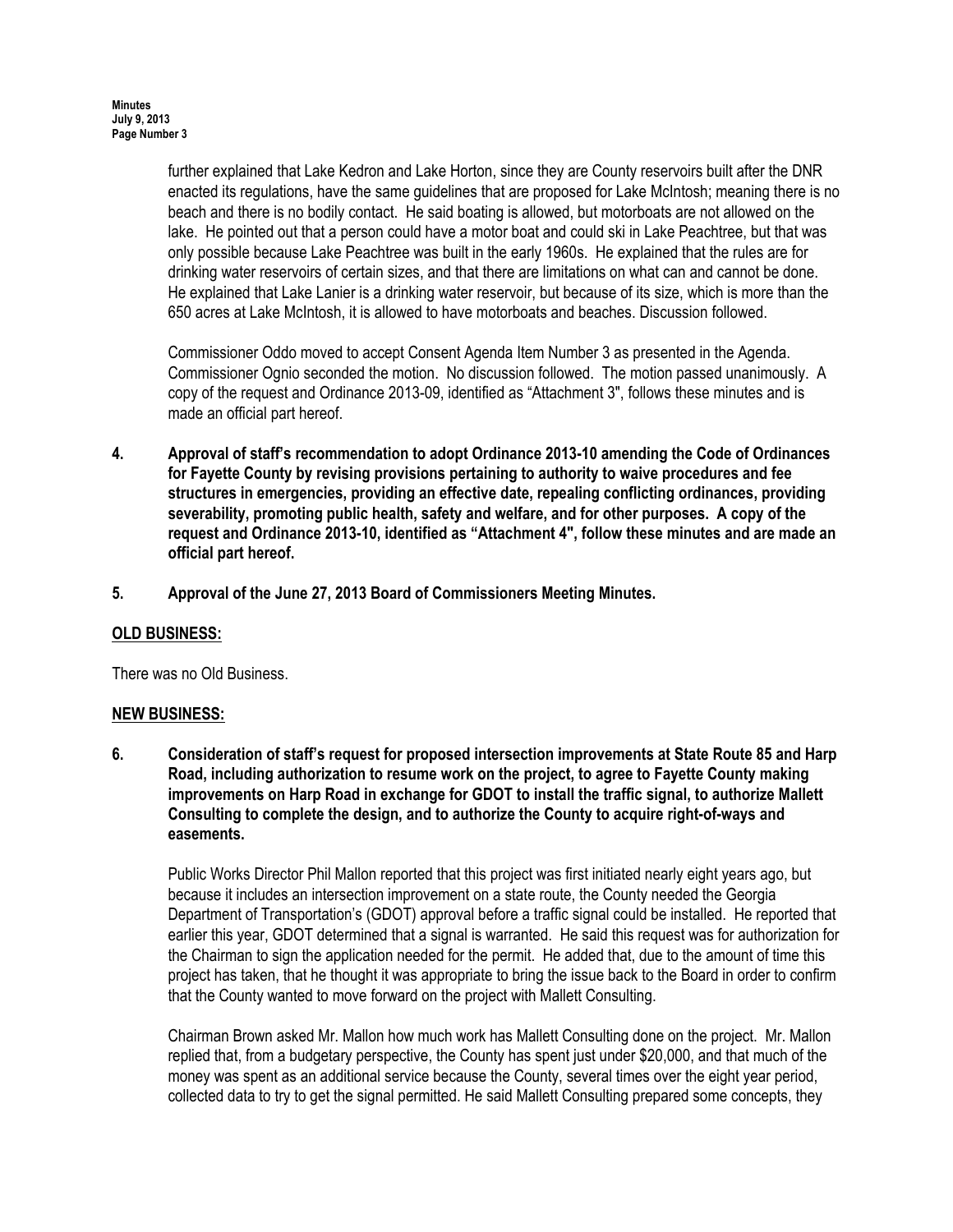were wonderful, and one of them was ultimately approved by GDOT. He explained that GDOT has told the County that the County would make improvements on both the east and west side of Harp Road, and those improvements would include adding a dedicated left-turn lane, through lane, and right-turn lane. He said once the County does all the asphalt work, GDOT will install the traffic signal. Chairman Brown asked if there was an estimate for what Mallett Consulting's cost would be to finish the work. Mr. Mallon replied that the estimated cost to complete the work was \$16,400.00. Discussion followed concerning the type of traffic light that would be installed at the intersection, and the Board expressed concerns that traffic could be slowed along State Route 85. Mr. Mallon replied that the type of signal that is installed would be entirely to GDOT, but that the County could make a suggestion on the type of traffic light it wanted. Mr. Mallon mentioned that GDOT may accept the County's suggestion, but that it could make the County pay an additional cost, if any, if they agreed to the request.

Commissioner Oddo moved to accept New Business Item 6 as presented and to authorize for the Chairman to sign pending attorney review. Commissioner Barlow seconded the motion. No discussion followed. The motion passed unanimously. A copy of the request and the application to the Georgia Department of Transportation, identified as "Attachment 5", follow these minutes and are made an official part hereof.

## 7. Consideration of the Water Committee's recommendation to award a bid for Supervisory Control and Data Collection (SCADA) Upgrades to J.K. Duren Company, Inc., in the amount of \$299,500.00, and authorization for the Chairman to sign the contract and related documents.

Water System Director Tony Parrott reported that staff has been working on the SCADA project for a long time in an effort to upgrade the computer system that operates the controls for valves, for water tank levels, and for pumps. He explained that the old system that the county currently has is an analog system, and this upgrade would move the system to digital. He said staff issued a request, that three companies showed initial interest, but that the County only had one bidder–J.K. Duren Company, Inc. He told the Board that J.K. Duren Company has worked at the water plants before and was involved in the original system. He said the Water Committee and the Purchasing Department reviewed the bid, and staff is recommending that the contract be issued to J.K. Duren Company, Inc. in the amount of \$299,500.00.

Chairman Brown asked Mr. Parrott to explain why the County only received one bidder for the project. Mr. Parrott replied that three potential bidders picked up the plans for the proposed upgrade, but that two of them thought that the timeframe involved was too short. He added that at no point during the process, when they had an opportunity, did the two non-bidders ever say that they thought there was not enough time. He said that issue only came up after Mr. David Jaeger checked with the two potential bidders asking what was wrong.

Chairman Brown added that most of the equipment for the upgrades was proprietary in nature since the company designs it. He pointed out that J.K. Duren Company was the original designer, and so there was some understanding that the other companies did not want to touch somebody else's proprietary work. Discussion followed.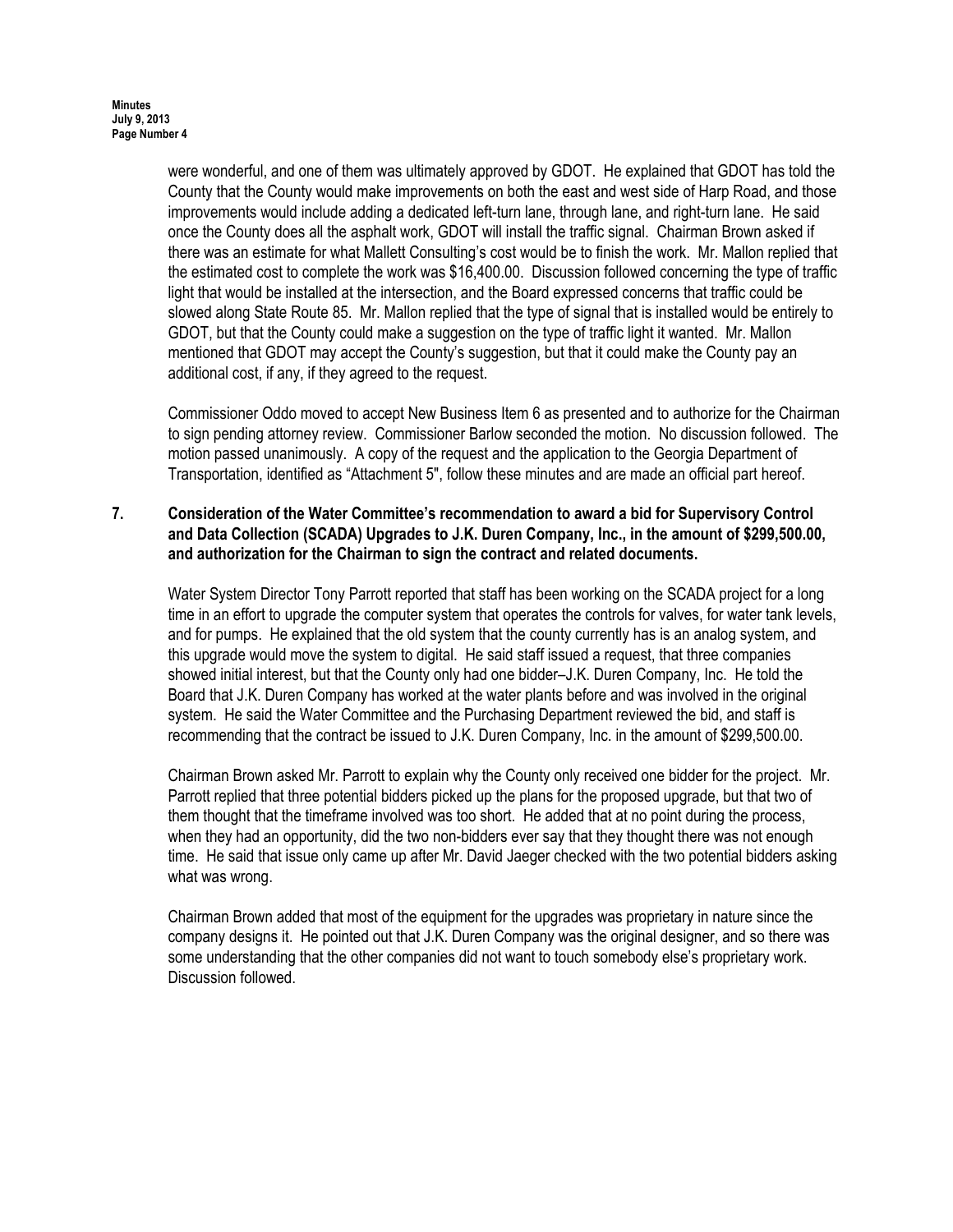Commissioner Ognio moved to approve the consideration of the Water Committee's recommendation to award a bid for Supervisory Control and Data Collection (SCADA) upgrades to J.K. Duren Company, Inc., in the amount of \$299,500.00, and authorization for the Chairman to sign the contract and related documents. Commissioner Barlow seconded the motion. No discussion followed. The motion passed unanimously. A copy of the request and contract with J.K. Duren Company, Inc., identified as "Attachment 6", follow these minutes and is made an official part hereof.

# ADMINISTRATOR'S REPORTS:

Purchasing Director Authorized to Sign Titles for Surplus Vehicles: County Administrator Steve Rapson asked the Board to authorize Purchasing Director Ted Burgess to sign titles for surplus vehicles. He explained that the past practice in previous administrations was that the Purchasing Director had authority to sign titles for surplus cars that are being sold. He asked for an official vote on the matter in order to delegate the authority to the Purchasing Director.

Chairman Brown moved to give Mr. Burgess the ability to sign off on the titles for surplus vehicles. Commissioner McCarty seconded the motion. No discussion followed. The motion passed unanimously.

Update on the Jail Evaluation and Cost Assessment: County Administrator Steve Rapson reported that the County has put a Request for Proposal (RFP) "on the street" for the Jail Evaluation and Cost Assessment, and that the bid opening would "come back" on August 6, 2013. He said this was the project that would use some of the extra bond proceeds in regards in trying to get the old jail back up to operational status.

Core Infrastructure SPLOST 2013 Package: County Administrator Steve Rapson reported that the County has released the Core Infrastructure Special Purpose Local Option Sales Tax (SPLOST) package to the press, and that the information is at each of the municipalities and the libraries. He added that there is a copy of the information was in the Environmental Management Department and in the Administrative Office. He said that there is a wealth of information in the package. He pointed out that a copy was provided to Mr. Dennis Chase as well. He told the Board that the package has GIS maps, projects listing, prioritization, costs, pictures, and other information in regards to the SPLOST that is proposed for stormwater. He continued that the package entailed \$16.8 million in projects, and that the Chairman would explain what would happen with the residual money based on the estimate of what SPLOST would bring in. He said this effort furthered the Board's commitment pertaining to what was discussed at the Town Hall Meetings that were held concerning Stormwater issues. He stated that it further maintained the Board's promise since there was nothing in the proposal that was unrelated to stormwater activity.

Update on the Gradall XL4100 Wheeled Excavator: Commissioner Ognio asked County Administrator Steve Rapson about the Gradall XL4100 Wheeled Excavator which was placed on the June 27, 2013 Agenda, tabled to the July 9, 2013 Agenda, and then removed from the Agenda prior to publishing. Mr. Rapson reported that the Gradall is currently under evaluation and that staff is actually obtaining quotes in regard to doing an overhaul to the hydraulic system. He said he would brief the Board at a future meeting once staff was able to obtain further information.

Introduction of Intern Jason Girolami: Chairman Brown introduced Mr. Jason Girolami; who is interning with the Board. Chairman Brown informed everyone that Mr. Girolami is a Starr's Mill student who is doing a fabulous job. He said the County was "working him to death," and that he would be ready to go back to school by the time he finished his internship. He added that Mr. Girolami would be providing a presentation to the Board at a future meeting, and he invited the audience to attend in order to see the presentation.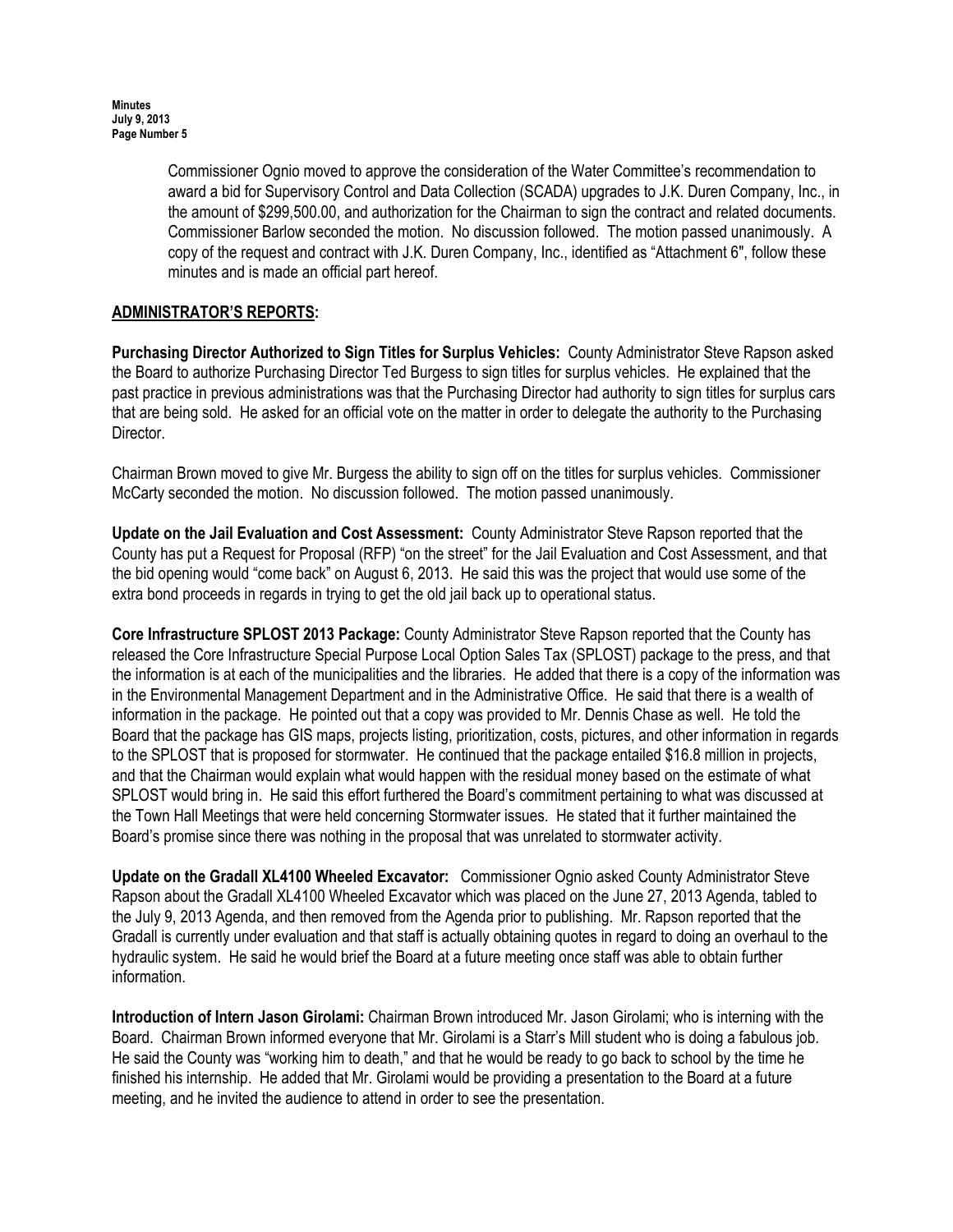Minutes July 9, 2013 Page Number 6

#### ATTORNEY'S REPORTS:

Interim County Attorney Dennis Davenport stated he had no report and that there were no items for Executive Session.

#### COMMISSIONERS' REPORTS:

Commissioner Barlow: Commissioner Barlow thanked all the grandparents, grandchildren, and great grandchildren who came to the meeting. He said what the grandparents were doing was truly a blessing from on high, and he believed God honors each of them for what they are doing. He hoped and prayed that their path would be made a little easier as word goes out about their accomplishments so that the community would step up and help in any way they can.

Commissioner Oddo: Commissioner Oddo quipped to Interim County Attorney Dennis Davenport that if he was going to make any more comments like "there is no Executive Session," to remember that the chairs that the Commissioners sit in are very slick and that the Board nearly slipped out of them. He commented that he was glad to see people coming to the meetings, but that he really wanted to see more people come to the meetings. He asked everyone to encourage their friends to come to the meetings since there is so much to learn about how the County is working. He pointed out that while the County is taking advantage of new opportunities to get the word out, there was nothing quite like being at the meetings and seeing what is going on. He closed by thanking the audience for coming to the meeting.

Commissioner McCarty: Commissioner McCarty thanked the grandparents for what they were doing. He encouraged them to get their grandchildren to become interested in government. He asked them to get their grandchildren involved in what is going on in their communities and in their country. He explained that there are not enough young people getting involved although this area is something the young people have to get involved with and learn about; otherwise they will not like what happens.

Commissioner Ognio: Commissioner Ognio thanked everyone for coming to the meeting and said he would see them next meeting.

Chairman Brown: Chairman Brown said the Core Infrastructure SPLOST 2013 projects came about by the Board reaching out to its constituents. He explained that there was a Stormwater Utility in place, but that many residents in unincorporated Fayette County were upset about it and that it was not a popular subject. Referring to the resolution located in the back of the meeting room, Chairman Brown explained that one of the first things the current Board did was to adopt the resolution which states, in part: "We will own the problems." He told the audience that while the current Board did not create the problems, it would address them and take care of them. He pointed out that some of the 181 proposed projects were decades old that have not been done, but that the current Board was keeping its promise by taking care of them. Chairman Brown reminded everyone that the current Board held three Stormwater Town Hall Meetings, and that many of the hundreds who showed up asked the Board to consider looking at a Special Purpose Local Option Sales Tax in order to take care of problems and restore the infrastructure. He added that the Stormwater fees, from that point forward, would be used to keep the maintenance going. Chairman Brown pointed out that the County did not want roads collapsing, and that roads have collapsed in the past requiring emergency funds to be utilized from other accounts in order to make the repairs. He explained that having a good infrastructure would help make Fayette County competitive in the metro-Atlanta area by providing attractive jobs and high-quality residents. Chairman Brown explained that the County had an engineering firm that analyzed each proposed project in several areas including cost and description. He said the firm's findings showed that the